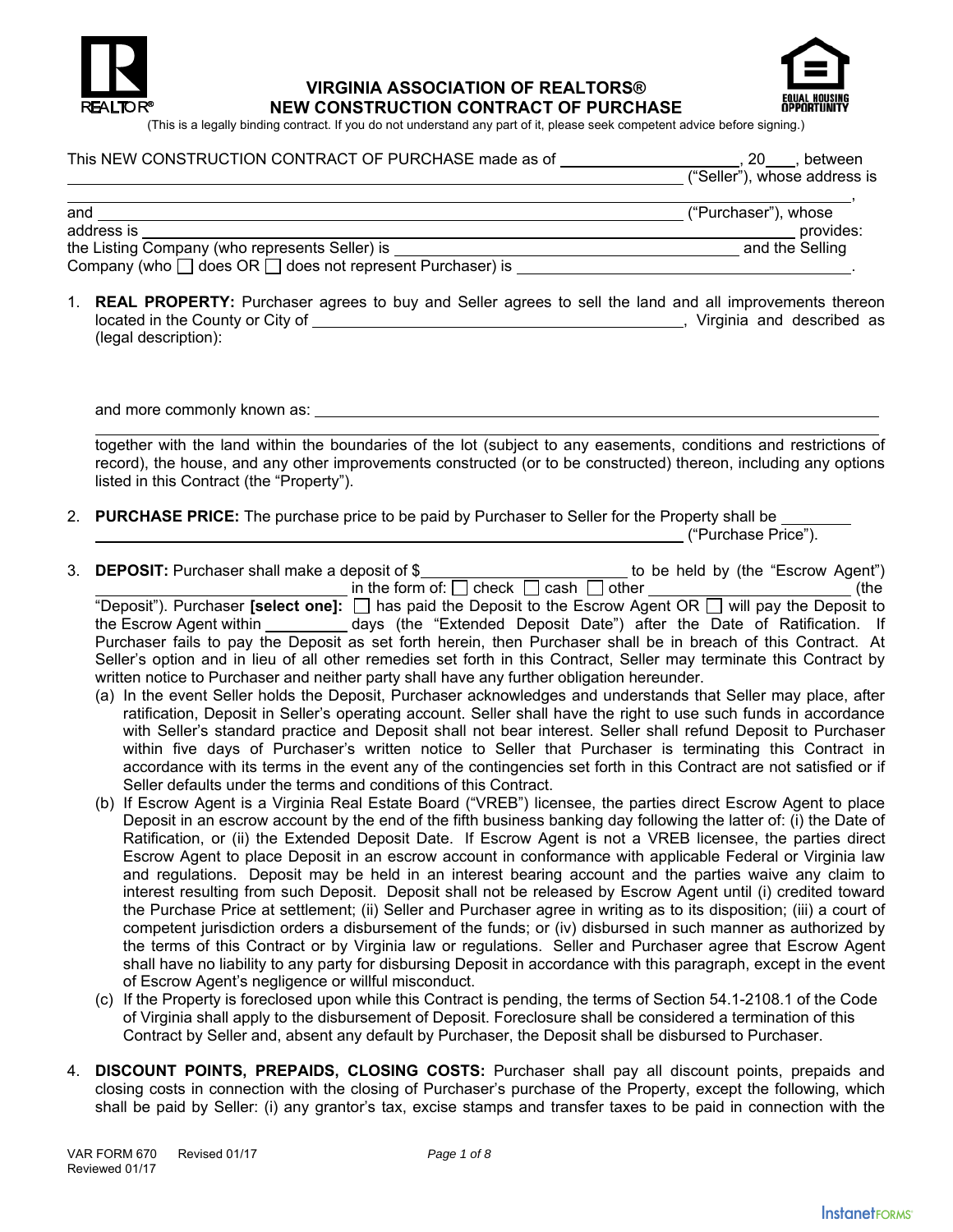recording of the deed conveying the Property to Purchaser, and (ii) any items required by FHA or VA to be paid by Seller (if an FHA or VA loan). Any contribution made by Seller shall be applied towards closing costs and/or prepaids (if allowed by lender). Such sum shall include any fees required by FHA or VA to be paid by Seller and any fees to be paid to the settlement agent. Such sum shall not include any grantor's tax, excise stamps or transfer taxes. If Seller contribution is more than the sum of the closing costs and prepaids allowed to be paid by Seller (per lender's underwriting requirements for the loan), any excess portion of such funds shall be retained by Seller and shall not be paid or otherwise credited to Purchaser.

- 5. **FINANCING:** If noted below, Purchaser's obligations under this Contract are conditioned upon the applicable financing contingency: (Check a, b, or c, if applicable):
	- (a) **VA FINANCING:** It is expressly agreed that, notwithstanding any of the provisions of this Contract, Purchaser shall not incur any penalty by forfeiture of earnest money or otherwise be obligated to complete the purchase of the Property described by this Contract if the agreed Purchase Price or cost exceeds the reasonable value of the Property established by the Department of Veterans Affairs. Purchaser shall, however, have the privilege and option of proceeding with the consummation of this Contract without regard to the amount of the reasonable value established by the Department of Veterans Affairs. **The Veteran Purchaser certifies that Purchaser intends to occupy the Property as Purchaser's primary residence.**
	- (b) **HUD/FHA FINANCING:** It is expressly agreed that notwithstanding any other provisions of this Contract, Purchaser shall not be obligated to complete the purchase of the Property described herein or to incur any penalty by forfeiture of earnest money deposits or otherwise unless Purchaser has been given, in accordance with HUD/FHA requirements, a written statement issued by the Federal Housing Commissioner or a Direct Endorsement Lender setting forth the appraised value of the Property (excluding closing costs) of not less than \$ . Purchaser shall, however, have the privilege and option of proceeding with consummation of this Contract without regard to the amount of the appraised valuation. The appraised valuation is arrived at to determine the maximum mortgage the Department of Housing and Urban Development ("HUD") will insure. **HUD does not warrant the value nor the condition of the Property. Purchaser should satisfy himself/herself that the price and condition of the Property are acceptable.**
	- (c) **CONVENTIONAL FINANCING OR CASH:** It is expressly agreed that, notwithstanding any other provisions of this Contract, Purchaser shall not incur any penalty by forfeiture of Deposit or otherwise be obligated to complete the purchase of the Property if the Purchase Price exceeds the value established by the appraiser ("Appraised Value") and Seller does not agree to reduce the Purchase Price to the Appraised Value. Purchaser shall have the privilege and option of proceeding to settlement without regard to the Appraised Value. In the event the Purchase Price exceeds the Appraised Value and Seller or Listing Company notifies Purchaser or Selling Company that Seller agrees to reduce the Purchase Price to the Appraised Value, then this Contract will remain in force and settlement shall occur as specified in this Contract.

If this is a cash transaction, Purchaser  $\Box$  does OR  $\Box$  does not wish to order an appraisal. If Purchaser wishes to order an appraisal, the appraisal must be paid for and ordered within days after Date of Ratification.

- (d) **LOAN APPLICATION:** Purchaser's application for the loan (if applicable) must be completed within seven days of the Date of Ratification. Purchaser must provide all information, documents and fees requested by lender in a timely manner and diligently cooperate with the lender to obtain loan approval.
- (e) **LOAN APPROVAL CONFIRMATION:** Purchaser shall deliver written confirmation of a commitment to loan from the lender (if a loan is to be obtained) to Seller within days of the Date of Ratification ("Loan Commitment Date"). If Seller has not received such written confirmation within the stated time period, Seller shall have the right, at any time thereafter, to send a written request for such confirmation to Purchaser and, if such confirmation has not been received by Seller within five days after Purchaser's receipt of such request, Seller shall have the right, without further notice, to terminate this Contract by delivering a written notice of termination to Purchaser and refunding or retaining deposits as provided in paragraph 5(f)
- (f) **FAILURE TO RECEIVE LOAN APPROVAL CONFIRMATION:** If this Contract is terminated by Seller in response to its failure to receive a loan approval confirmation as provided for in paragraph 5(e), and such failure is the result of a denial of the loan application by the lender or the failure of the lender to complete the processing of the loan application by the Loan Commitment Date, and Purchaser submitted the loan application and cooperated with the lender as provided for above, the Deposit shall be refunded to Purchaser. Any Options deposit(s) are to be retained by Seller as liquidated damages and not as a penalty. If this Contract is terminated by Seller in response to its failure to receive a loan approval confirmation as provided for in paragraph 5(e), and such failure is for any reason other than those specified above, or Purchaser has failed to submit the loan application or cooperate with the lender as provided for in paragraph 5(d) the Deposit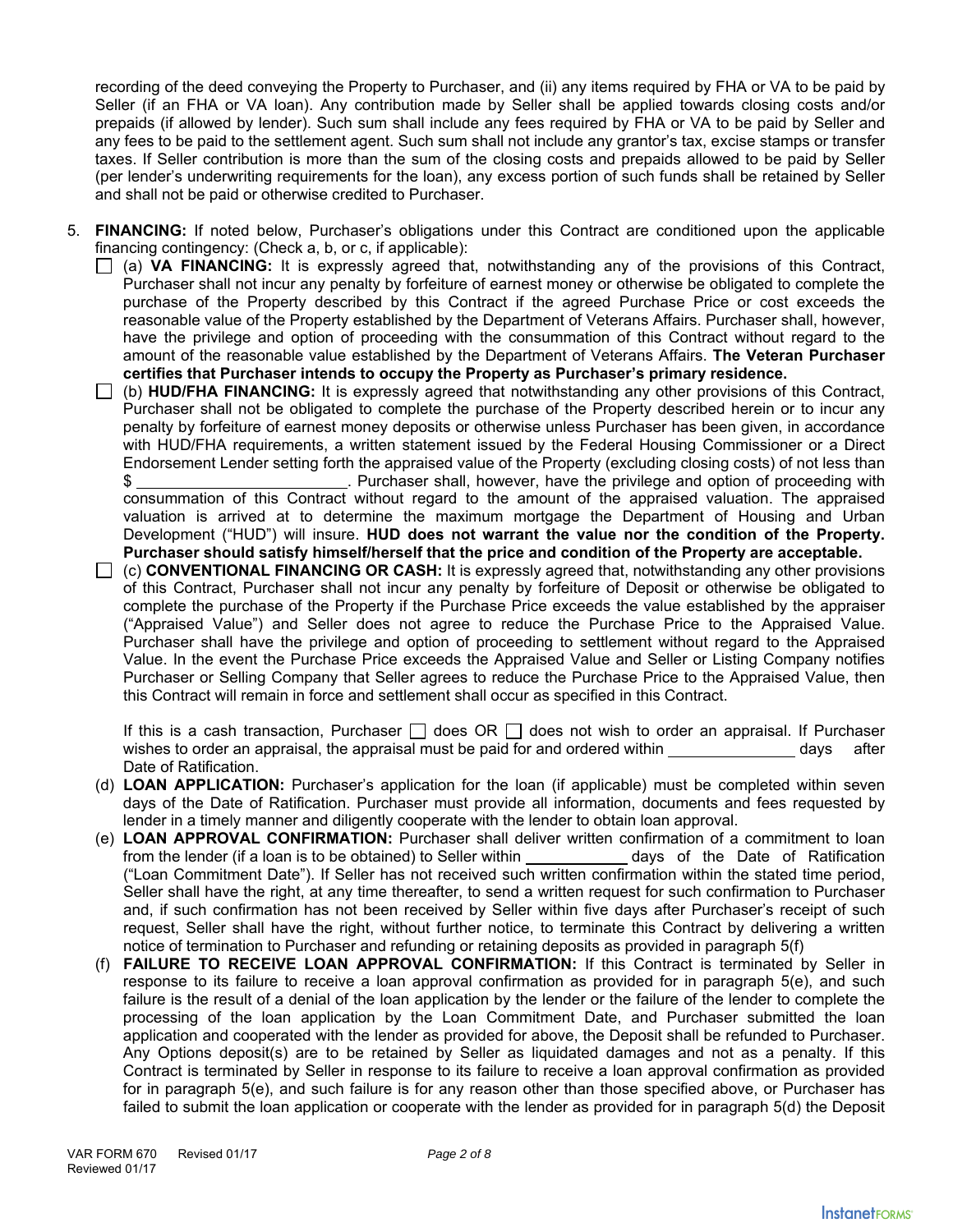and any Options deposit(s) shall be retained by Seller as liquidated damages and not as a penalty. The identification of deposits for Options shall be stated in Seller's Change Order Policy, if applicable. The refund of any deposit sums under this section is specifically conditioned on Purchaser signing a release form to be provided by Seller, acknowledging the termination of this Contract and any rights of Purchaser to purchase the Property.

- (g) **LENDER INFORMATION:** Purchaser hereby agrees that Seller shall have the right to contact the lender from whom Purchaser is obtaining the loan, and authorizes the lender to provide written confirmation to Seller, at any time, relating to: (i) the satisfaction of Purchaser's obligations under paragraphs 5(d) and 5(e); (ii) the status of the processing of Purchaser's loan application; (iii) any loan approval conditions; and (iv) if loan approval is denied, the reasons for said denial.
- (h) **CHANGE OF LENDER:** Except as specifically provided below, Purchaser shall not change the lender from whom Purchaser is obtaining the loan within the 60 day period immediately preceding the Estimated Closing Date. Purchaser may change lenders during the 60 day period identified above, provided that: (i) Purchaser complied with the requirements stated in paragraph 5(d) in submitting and cooperating with the prior lender; (ii) prior lender has denied approval of the loan application; (iii) Seller has provided Purchaser with a written statement from the prior lender confirming satisfaction of the requirements stated in paragraph 5(d), and denial of approval for the loan application; and (iv) such change shall not be deemed to change or modify, in any way, the provisions of paragraph 5(e) or 5(f).
- (i) **INTENT TO OCCUPY:** Purchaser  $\Box$  does OR  $\Box$  does not intend to occupy the Property as Purchaser's primary residence.
- (j) **PURCHASER'S REPRESENTATIONS REGARDING FINANCING:** Purchaser acknowledges that Seller is relying upon all of Purchaser's representations, including, without limitation, the accuracy of the financial information given by Purchaser to Seller and lender. If Purchaser makes a deliberate misrepresentation or material omission, or takes any action which results in Purchaser's inability to obtain financing then Purchaser shall be deemed to be in default. Except as provided in paragraph 5(f), Purchaser shall notify Seller in writing within three days of Purchaser's actual notice of the occurrence of any material adverse change in Purchaser's financial condition which prevents Purchaser from obtaining financing under this Contract. Purchaser's failure to give notice of the material adverse change required above shall constitute a default under the terms of this Contract. Within three days of receipt of written notice of the material adverse change from Purchaser, Seller shall notify Purchaser in writing of Seller's election to: (i) proceed to closing based upon a modification to this Contract acceptable to Seller and Purchaser; (ii) require that Purchaser deliver an acceptable First Right of Refusal Contract; or (iii) terminate this Contract. The rights and remedies set forth in this Paragraph shall be in addition to the rights and remedies specified in paragraph 9.

# 6. **CONSTRUCTION OF HOME:**

- (a) **CONSTRUCTION:** Construction will begin on or about **and** will be completed on or about . Purchaser is aware that delays caused by events beyond the control of Seller such as: work stoppages; municipal approvals and permits; strikes; lockouts; weather; availability of labor, materials, and craftsmen; acts of God; terrorism; everything unanticipated and unforeseen; and anything of occurrence not within the contemplation of the parties at time of ratification are not included in the calculation of time estimates. Delays caused by such events do not constitute abandonment or constitute a default on Seller's part.
- (b) **SELECTION OF STANDARD MATERIALS:** The Purchase Price includes standard materials in accordance with community specifications selected by Seller for the Property including, but not limited to, standard floor coverings, standard appliances and standard cabinetry. Purchaser shall have the privilege of selecting the colors and/or materials and/or appliances to be installed from the standard selections offered by Seller unless they have already been ordered or, if already ordered, in accordance with Seller's Change Order Policy. Materials and/or appliances not detailed in the specifications ("Options") are not included in the Purchase Price and additional payment is required. Only those colors, materials and/or appliances approved by Seller (and the homeowners association for the community, if applicable) will be available for selection purposes. Should Purchaser fail to complete their selections by their completion date noted on the "New Construction Contract Cover Page", Seller will automatically increase the Purchase Price to the most current Purchase Price noted on the corresponding marketing material for that neighborhood and model or Seller shall have the right to make selection decisions. Once selections have been completed and finalized, the Purchase Price will be amended by an addendum. A non-refundable deposit of

the total cost of the selections may be required at the time the addendum is accepted and signed.

(c) **SELECTION OF OPTIONS:** The Purchase Price includes only Seller's standard structural layout for the Property. Purchaser shall have the privilege of purchasing Options offered by Seller in accordance with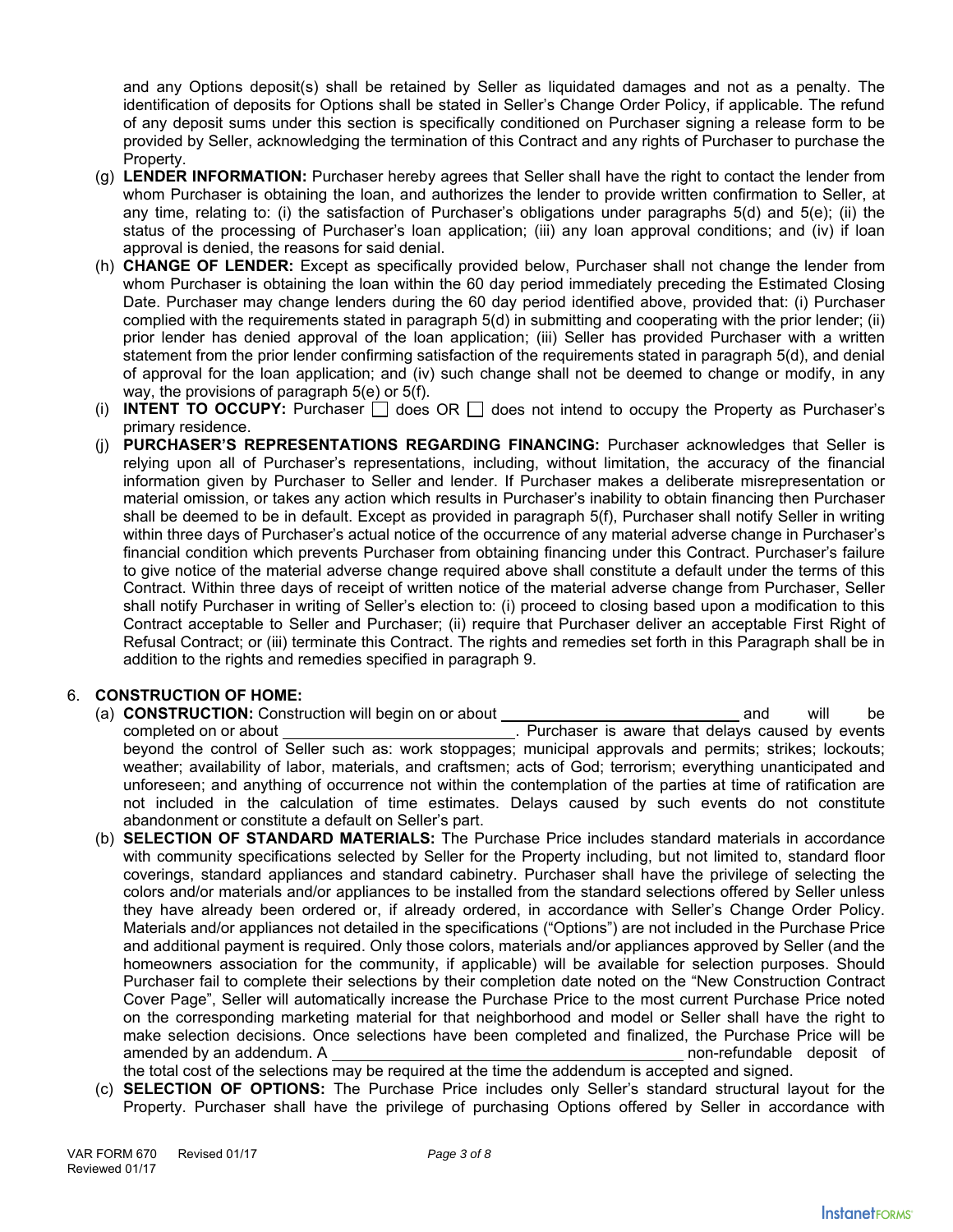Seller's Change Order Policy. The price of Options selected by Purchaser shall be added to the Purchase Price. Seller shall have the absolute authority to determine the Options it will offer and shall have no obligation to accept any custom Options.

- (d) **SELLER'S RIGHT TO CHANGE DESIGNS OR LIMIT OPTIONS AND SELECTIONS:** Seller reserves the right to change the design or limit any Options or standard selections offered for the Property. If Seller changes or limits any element of the Property chosen by Purchaser as an Option or standards selection, and the change has a significant effect on the quality, value or appearance of the Property, Purchaser shall have the right to terminate this Contract and Seller shall refund Deposit and all Option deposit(s) to Purchaser. If Purchaser elects to proceed to closing without the Options and/or standard selections eliminated by Seller, the Purchase Price will be adjusted for the deletion of any Options that were included in the calculation of the Purchase Price. If Seller changes any Option or standards selection for other homes, Seller shall have no obligation to make corresponding changes to the Property sold to Purchaser. Purchaser understands and agrees that Purchaser is not allowed to make any personal changes or additions to the Property before settlement.
- (e) **MATERIALS:** Seller, in its sole discretion, may replace materials or fixtures used in the structure(s) and/or depicted on the plans, drawings or renderings of the Property with substitutions of similar quality acceptable under government and/or industry standards. Seller is not required to notify Purchaser of the substitution of materials or fixtures unless it materially affects the Property.
- (f) **STREET LIGHTS, ELECTRICAL FACILITIES, UTILITY PEDESTALS:** Street lights, telephone, cable television and electrical facilities, utility pedestals and transformers are installed by utility companies. Seller makes no representation as to the final location of such facilities. Purchaser should consult the appropriate utility companies if information is needed.
- (g) **NEW HOME DESIGNS, TYPES, LOCATIONS AND PRICES:** Purchaser acknowledges that Seller has reserved the right to determine which home designs and/or types will be constructed at all locations owned by Seller and to re-establish the prices of all other homes, past, present, and future, constructed by Seller in this neighborhood and any other location. No change in design, type, location or price of any other home shall have an effect on the terms and conditions of this Contract and Seller shall have no obligation to amend this Contract or modify the Property based upon any factor or condition of any other home constructed by Seller in the neighborhood or elsewhere.
- (h) **SAFETY; TRESPASS:** As a consideration to public safety and for reasons related to insurance requirements, Purchaser shall not enter the lot during the construction of improvements unless authorized in writing and accompanied by a representative of Seller and at a time mutually agreed upon. Purchaser understands that the construction site is hazardous and agrees to comply with the safety rules and requests of Seller and will not hold Seller responsible for injuries sustained at the construction site. Purchaser hereby releases Seller, its employees, agents, and affiliates from any and all damages and/or injuries which may arise in conjunction with Purchaser entering the lot or any other portion of the neighborhood during the construction of the structure(s) or other homes in the neighborhood.
- (i) **INTERFERENCE WITH CONSTRUCTION:** Purchaser shall not interfere with Seller's construction of the structure(s), as provided for under this Contract. In the event of Purchaser interference, Purchaser must sign and return an acknowledgement of Purchaser's intent to cease the same within ten days after Purchaser's receipt from Seller of a request for such an acknowledgement, and refrain from engaging in such act(s) of interference at all times thereafter, Seller shall have the right, at its option, to terminate this Contract by delivery of a written notice of termination to Purchaser. In the event of such a termination, and upon Seller's receipt of a release signed by Purchaser acknowledging the termination of this Contract and any rights of Purchaser to purchase the Property, Seller shall refund Deposit and Option deposit(s) to Purchaser.
- (j) **LOSS OF PROPERTY:** If any part of the Property is damaged or destroyed by casualty prior to settlement, Seller will have the option to restore the Property to its previous condition as reasonably as possible. In the event Seller elects to restore the Property, the closing date and any other applicable date or deadline will be extended. Seller agrees to notify Purchaser of its decision within ten business days from the date of any such casualty. In the event Seller elects not to restore the Property, then this Contract will terminate and Purchaser will receive a full refund of Deposit and Option deposit(s) paid. All risk of loss or damage to the Property by fire, windstorm, casualty, or other cause is assumed by Seller until settlement.
- (k) **COMPLETION OF CONSTRUCTION:** Notwithstanding any other provisions of this Contract, or any addenda or modification hereto to the contrary, and assuming no defaults by Purchaser, Seller acknowledges an absolute obligation to deliver the Property no later than 12 months from the date of this Contract. If Seller fails to do so, except for reasons outside Seller's control or as a result of the action or inaction of a third party whose actions are necessary to the performance of Seller's obligations, Purchaser may avail themselves of any and all remedies, in law or equity, including specific performance. Any projected completion dates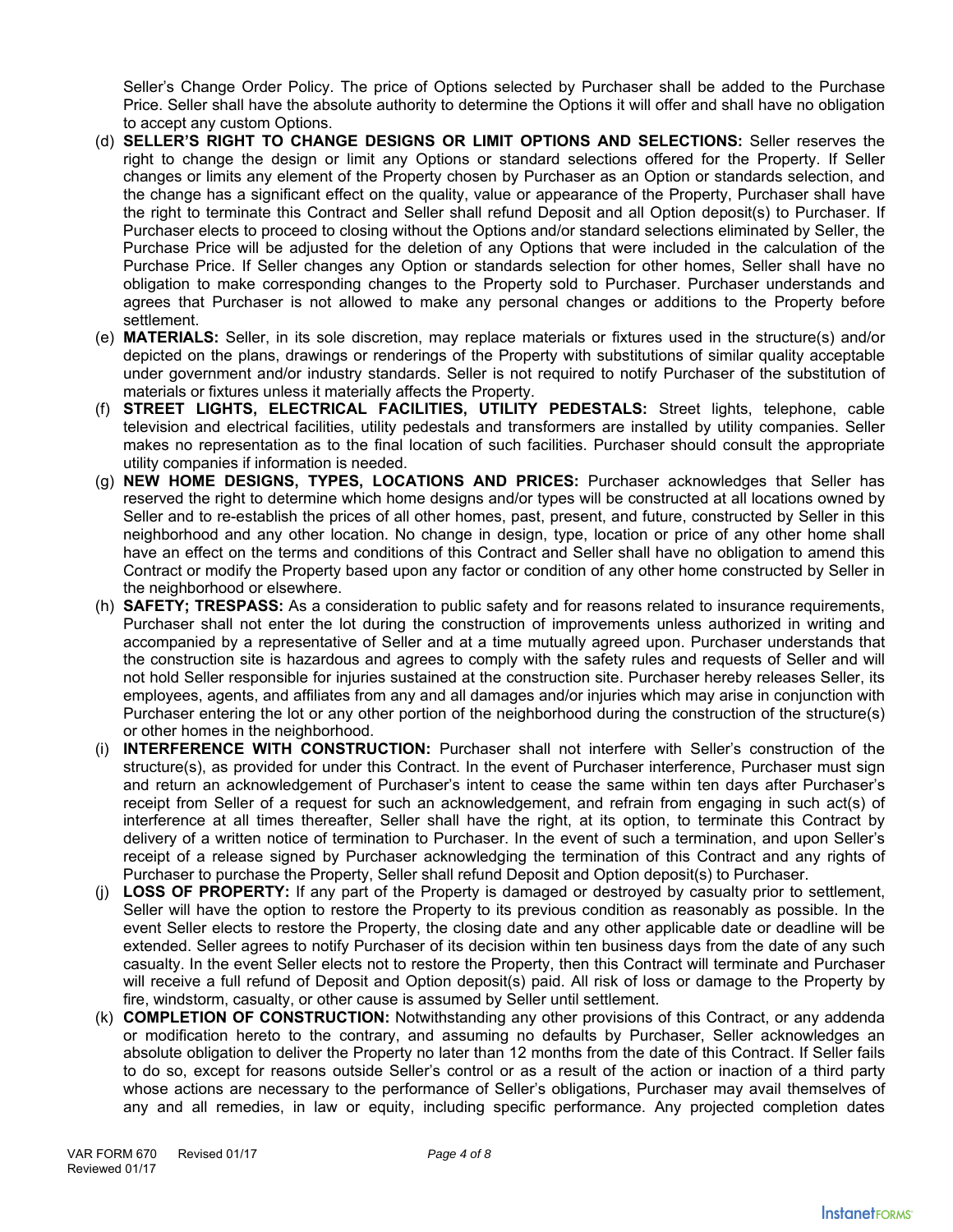estimated by Seller are based upon local conditions and capabilities of Seller on the date of the estimate and are subject to change. Completion may be delayed by bad weather, shortages of materials or labor, acts of God or other events beyond the control of Seller. SELLER WILL NOTIFY PURCHASER OF AN UPDATED ESTIMATED CLOSING DATE AT THE COMPLETION OF DRYWALL. SELLER SHALL NOT BE LIABLE TO PURCHASER FOR ANY DELAYS IN COMPLETION AND WILL NOT REIMBURSE PURCHASER FOR RENTAL, STORAGE, MOVING, INCREASE IN THE COSTS OR INTEREST RATE FOR THE LOAN OR ANY OTHER EXPENSE ARISING FROM FAILURE OF SELLER TO ACHIEVE THE UPDATED ESTIMATED CLOSING DATE. PURCHASER IS RESPONSIBLE FOR THE PROMPT AND TIMELY DELIVERY OF INFORMATION AND SELECTIONS NECESSARY FOR UNINTERRUPTED CONSTRUCTION OF THE PROPERTY. IF PURCHASER DOES NOT PROVIDE INFORMATION OR SELECTIONS IN A PROMPT AND TIMELY MANNER, SELLER SHALL HAVE THE RIGHT TO MAKE DECISIONS, SELECTIONS OR COMMITMENTS NECESSARY TO ALLOW CONSTRUCTION TO CONTINUE.

- (l) **SETTLEMENT:** Settlement under this Contract to be on or about ("Estimated Closing Date") or within five days after written notification by Seller that the Property has been substantially completed or within five days after the loan has been approved, whichever is last ("Settlement Date"). The Property is considered substantially completed when the certificate of occupancy ("CO") is issued.
- (m) **STUDY PERIODS:** Seller  $\Box$  can OR  $\Box$  cannot represent and warrant that Seller build the Property as described. In the event that Seller cannot warrant, the study period(s) as follows shall apply:
	- i. **FEASIBILITY STUDY:** Seller OR Purchaser shall have days from the Date of Ratification to determine, through engineering and feasibility studies, whether Purchaser's plan of development of the Property is practical. Purchaser shall contract for such studies within ten days from the Date of Ratification, and deliver to Seller and Listing Company copies of the letter(s) ordering the studies, said letter(s) stipulating that true copies of all studies are to be sent to Seller or Listing Company, simultaneously with delivery to Purchaser. If, within such study period Purchaser notifies Seller or Listing Company, in writing, that Purchaser's plan, in Purchaser's sole judgment, is not practical, Purchaser may terminate this Contract and receive a refund of the Deposit and the parties shall have no further liability or obligations hereunder, except as set forth herein. Time shall be of the essence for this provision.
	- ii. **SOIL STUDY:** This Contract is contingent for days from Date of Ratification to allow  $\Box$ Seller OR  $\Box$  Purchaser at its expense to obtain a soil study and/or percolation test, which shall lawfully allow for the erection and use of **on the Property.** Such study or test shall be pursued diligently and in good faith and if such study or test reveals that Purchaser's intended use of the Property is not permissible or practicable, Purchaser shall have the right, upon written notice to Seller, to terminate this Contract, in which event the Deposit shall be returned to Purchaser and the parties shall have no further liability or obligations hereunder, except as set forth herein.
- 7. **NOTICE TO PURCHASER:** Purchaser should exercise whatever due diligence Purchaser deems necessary with respect to information on sexual offenders registered under Chapter 23 (Sec 19.2-387 et seq.) of Title 19.2. Such information may be obtained by contacting your local police department or the Department of State Police, Central Records Exchange at (804) 674-2000 or www.vsp.state.va.us/.
- 8. **NOTICE OF DISCLOSURE PURSUANT TO VIRGINIA RESIDENTIAL PROPERTY DISCLOSURE ACT:** The Property  $\Box$  is OR  $\Box$  is not subject to the Virginia Residential Property Disclosure Act. If subject to the Act, disclosure is attached. (Attachment does not become part of this Contract.)
- 9. **DEFAULT:** If Seller or Purchaser defaults under this Contract, the defaulting party, in addition to all other remedies available at law or in equity, shall be liable for the brokerage fee referenced in paragraph 10 as if this Contract had been performed and for any damages and all expenses incurred by non-defaulting party, Listing Company and Selling Company in connection with this transaction and the enforcement of this Contract, including, without limitation, attorneys' fees and costs, if any. Payment of a real estate broker's fee as the result of a transaction relating to the Property which occurs subsequent to a default under this Contract shall not relieve the defaulting party of liability for the fee of Listing Company in this transaction and for any damages and expenses incurred by the non-defaulting party, Listing Company and Selling Company in connection with this transaction. In any action brought by Seller, Purchaser, Listing Company or Selling Company under this Contract or growing out of the transactions contemplated herein, including, without limitation, a suit to secure the release of any earnest money deposit that the other principal to the transaction has refused to authorize, the prevailing party in such action shall be entitled to receive from the non-prevailing party or parties, jointly and severally, in addition to any other damages or awards, reasonable attorneys' fees and costs expended or incurred in prosecuting or defending such action. Seller and Purchaser acknowledge and agree that Listing Company and Selling Company are intended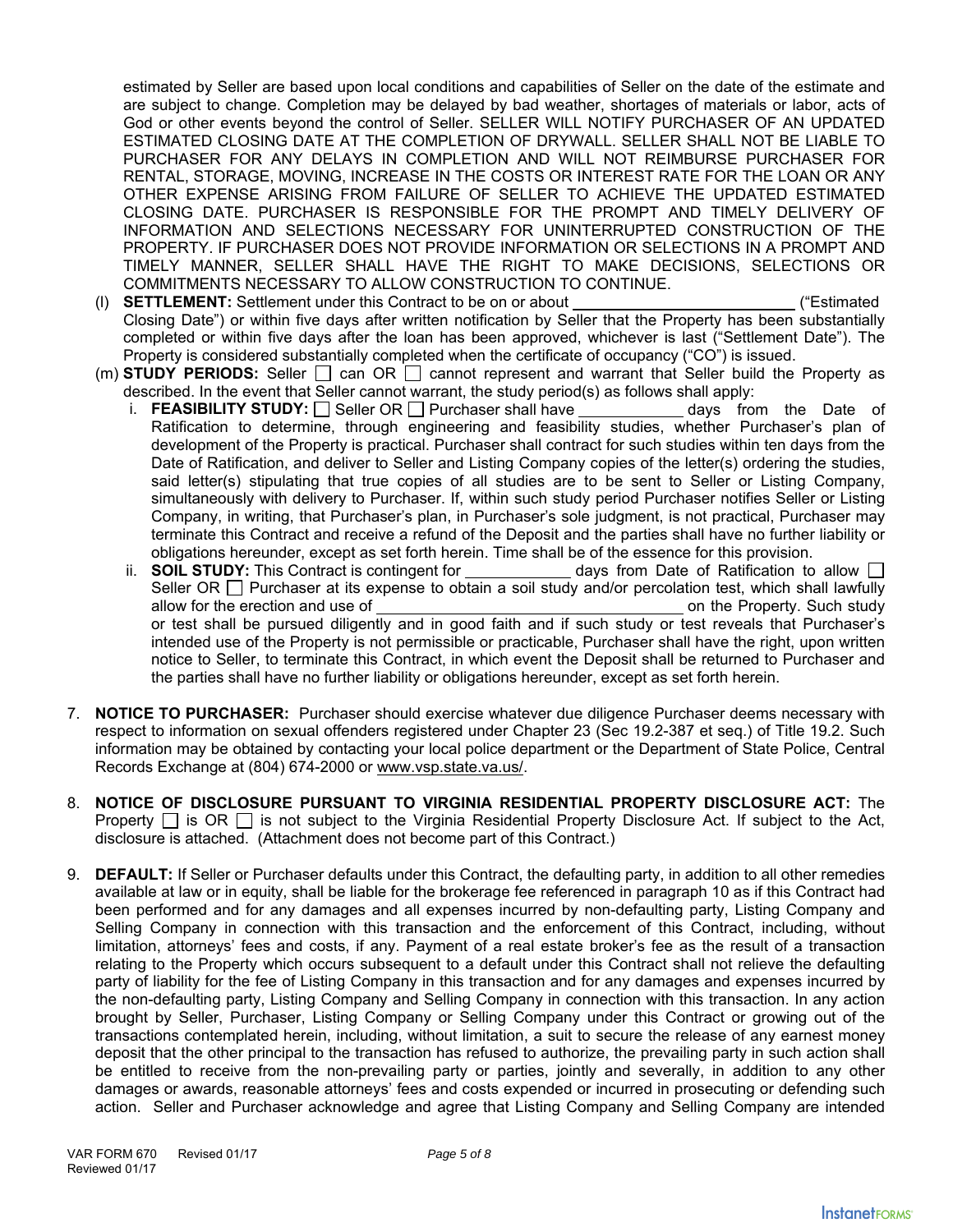third-party beneficiaries of this Contract as to any commissions due them as a result of the transactions contemplated by this Contract.

- 10. **BROKERAGE FEE; SETTLEMENT STATEMENTS:** Seller and Purchaser authorize and direct the settlement agent to disburse to Listing Company and/or Selling Company from the settlement proceeds their respective portions of the brokerage fee payable as a result of this sale and closing under the Contract. Each of Listing Company and/or Selling Company shall deliver to the settlement agent, prior to settlement, a signed written statement setting forth the fee to which such company is entitled and stating how such fee and any additional sales incentives are to be disbursed. Seller and Purchaser authorize and direct the settlement agent to provide to each of Seller, Purchaser, Listing Company and Selling Company a copy of the unified settlement statement for the transaction.
- 11. **MISCELLANEOUS:** This Contract may be signed in one or more counterparts, each of which shall be deemed to be an original and all of which together shall constitute one and the same document. Documents delivered by facsimile machine shall be considered as originals. Unless otherwise specified herein, "days" mean calendar days. For the purpose of computing time periods, the first day shall be the day following the Date of Ratification. This Contract represents the entire agreement between Seller and Purchaser and may not be modified or changed except by written instrument executed by the parties. This Contract shall be construed, interpreted and applied according to the laws of the state in which the Property is located and shall be binding upon and shall inure to the benefit of the heirs, personal representatives, successors, and assigns of the parties. To the extent any handwritten or typewritten terms herein conflict with or are inconsistent with the printed term hereof, the handwritten and typewritten terms shall control. Whenever the context shall so require, the masculine shall include the feminine and singular shall include the plural. Unless otherwise provided herein, the provisions of this Contract affecting title shall be deemed merged into the deed delivered at settlement and shall not survive settlement.
- 12. **NON-BINDING MEDIATION:** In an effort to avoid the expense and delay of litigation, the parties agree to submit any disputes or claims arising out of this Contract, including those involving the Listing Company or the Selling Company, to mediation prior to instituting litigation. Such mediation will be *non-binding,* that is, no party will be obligated to enter into any settlement arising out of mediation unless that settlement is satisfactory to that party. Any settlement the parties enter into will be binding, but if the parties are not able to reach agreement on a settlement, they may resort to arbitration or litigation as if the mediation had never taken place. The mediation will be performed by a mutually agreeable mediator or mediation service in the area. This agreement to mediate does not apply to foreclosure, unlawful detainer (eviction), mechanics lien, probate, or license law actions. Judicial actions to provide provisional remedies (such as injunctions and filings to enable public notice of pending disputes) are not violations of the obligation to mediate and do not waive the right to mediate.

# 13. **BROKERS; LICENSEE STATUS:**

(a) Listing Company and Selling Company may from time to time engage in general insurance, title insurance, mortgage loan, real estate settlement, home warranty and other real estate-related businesses and services, from which they may receive compensation during the course of this transaction, in addition to real estate brokerage fees. The parties acknowledge that Listing Company and Selling Company are retained for their real estate brokerage expertise, and neither has been retained as an attorney, tax advisor, appraiser, title advisor, home inspector, engineer, surveyor or other professional service provider.

(b) Disclosure of Real Estate Board/Commission licensee status, if any is required in this transaction:

# 14. **OPTIONAL PROVISIONS: (Check all that apply)**

 (a) **MODELS AND PLANS:** Model homes and advertisements, brochures, sales literature and other marketing materials (the "Marketing Materials") are for display and marketing purposes only, to give Purchaser a general idea of the types of homes Seller constructs. Purchaser has viewed Marketing Material depictions as an example of the type of home they are purchasing. The Property, at completion, will be substantially similar to the Marketing Material Purchaser viewed, but may differ because of variations in dimensions, substitution of materials or minor changes in design. Settlement constitutes Purchaser's unconditional acceptance of the Property as built (subject to any items to be completed pursuant to the Pre-Settlement Orientation Report) without regard to differences between the Property and the Marketing Materials. PURCHASER ACKNOWLEDGES THEIR UNDERSTANDING THAT THE

.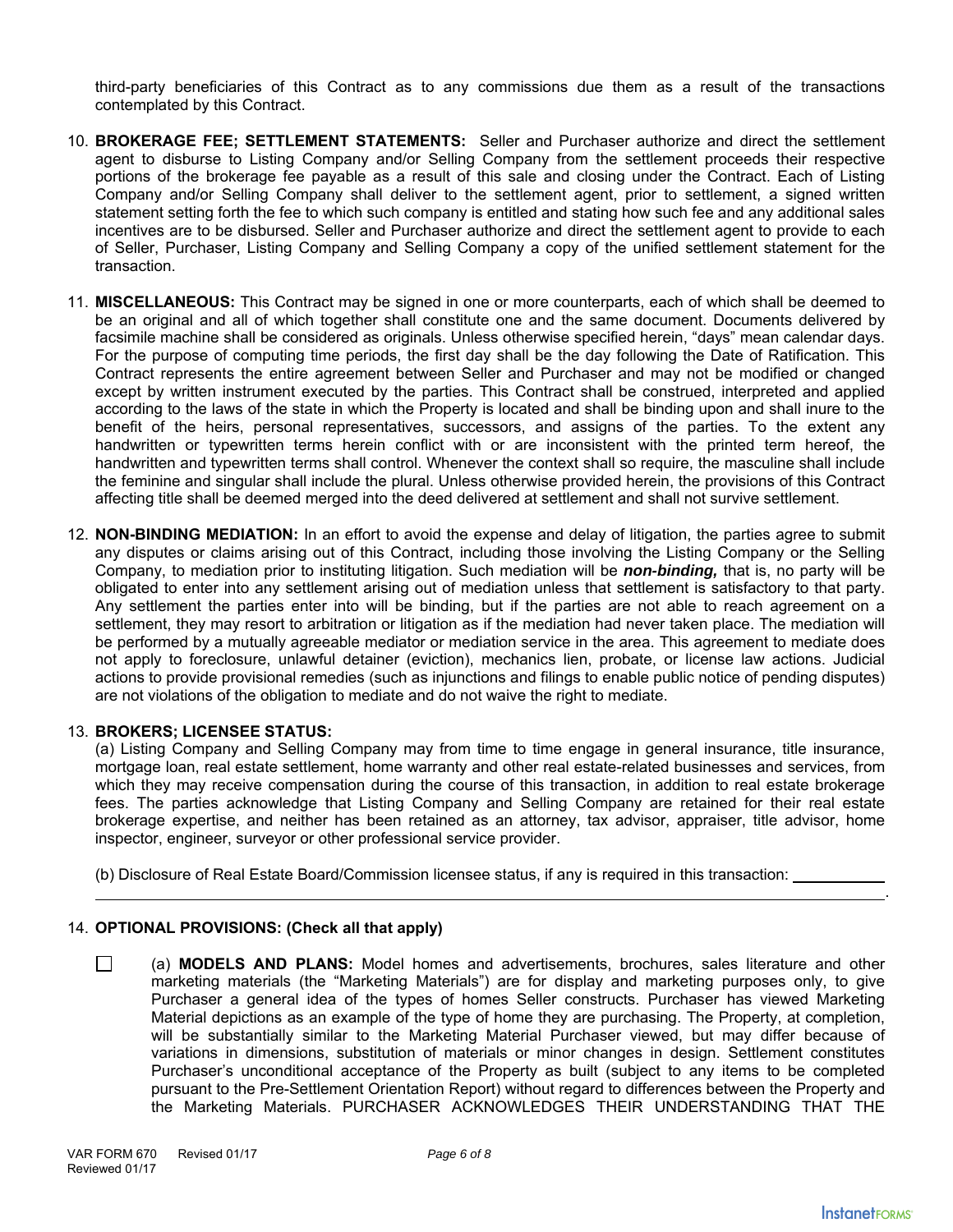MODEL HOMES (THE FURNITURE, OPTIONAL AND DECORATIVE ITEMS, FENCING, LANDSCAPING, AND OTHER ITEMS DISPLAYED THEREIN) AND ALL MARKETING MATERIALS ARE SOLELY FOR DISPLAY AND MARKETING PURPOSES AND DOES NOT CONSTITUTE A WARRANTY OR REPRESENTATION FROM THE SELLER THAT THE PROPERTY WILL CONTAIN THOSE ITEMS OR THAT THE DIMENSIONS OF ROOMS IN THE STRUCTURE(S) WILL BE THE SAME.

 (b) **SUBDIVISION PLATS:** A drawing depicting all or a portion of the subdivision, of which the Property is a part, is displayed (the "Drawing") at (location). The Drawing is to give a general overview of the proposed location of amenities, improvements, grading, and easements. The Drawing does not depict all easements, improvements, and features that exist or will exist. As well, during construction, the exact location of improvements, easements, and amenities, as well as the final grading, are subject to modification, deletion, and/or relocation. Seller's role and exclusive representation and warranty regarding these issues is that they will be performed in compliance with applicable rules, regulations, and laws. (c) **LOTS:** Seller reserves the right to: (i) change the location of the lot boundary lines as necessary to

- construct the structure(s), locate or accommodate the utility lines or easements, and/or otherwise properly develop the Property (provided that there is no net reduction in the size of the lot); (ii) determine the grade of the lot, the ground elevation, and the location of the structure(s) on the lot; (iii) reverse the physical layout of the structure(s); and (iv) remove trees and shrubbery from the lot. Seller is not liable for any damage to trees or shrubbery not removed.
- (d) **SELLERS RIGHT TO ADAPT SITE CONDITIONS:** The shape of the lot and the contours and elevations of the land may require Seller to adapt the foundation, basement, porch, patio, walkway, driveway, and garage or other structure(s) to provide reasonable access and adequate drainage. Seller has the right to grade, excavate, fill, and/or to remove native trees, shrubs, and ground cover during the construction process.
- (e) **HOMESITE PREMIUM:** An additional charge related to the size and/or location of the lot in the neighborhood (the "Homesite Premium") may be included in the Purchase Price of the Property. The Homesite Premium, if any, has been determined by Seller in the exercise of its sole discretion. The only basis for the Homesite Premium is the size and/or location of the lot in the neighborhood. Purchaser acknowledges that Seller is not responsible for any change of view and/or change of use or development of any surrounding property, or any other factor with regard to surrounding property, even if owned by Seller, and that such change or factor shall not reduce or otherwise change the Homesite Premium, whether occurring before or after settlement.
- 15. **OTHER TERMS:** (Use this space for additional terms not covered elsewhere in this Contract.)

- 16. **ACCEPTANCE:** This Contract, when signed by Purchaser, shall constitute an offer to enter into a bilateral contract, and the offer shall remain in effect unless earlier withdrawn, until  $(local$  time in Virginia), on  $\blacksquare$ , 20 (date). If not accepted by such time, this offer shall be null and void.
- 17. **ELECTRONIC SIGNATURES: \_\_\_\_\_\_ /\_\_\_\_\_\_ If this paragraph is initialed by both parties, then in accordance with the Uniform Electronic Transactions Act (UETA) and the Electronic Signatures in Global and National Commerce Act, or E-Sign, regarding electronic signatures and transactions, the parties do hereby expressly authorize and agree to the use of electronic signatures as an additional method of signing and/or initialing this Contract. The parties hereby agree that either party may sign electronically by utilizing an electronic signature service.**